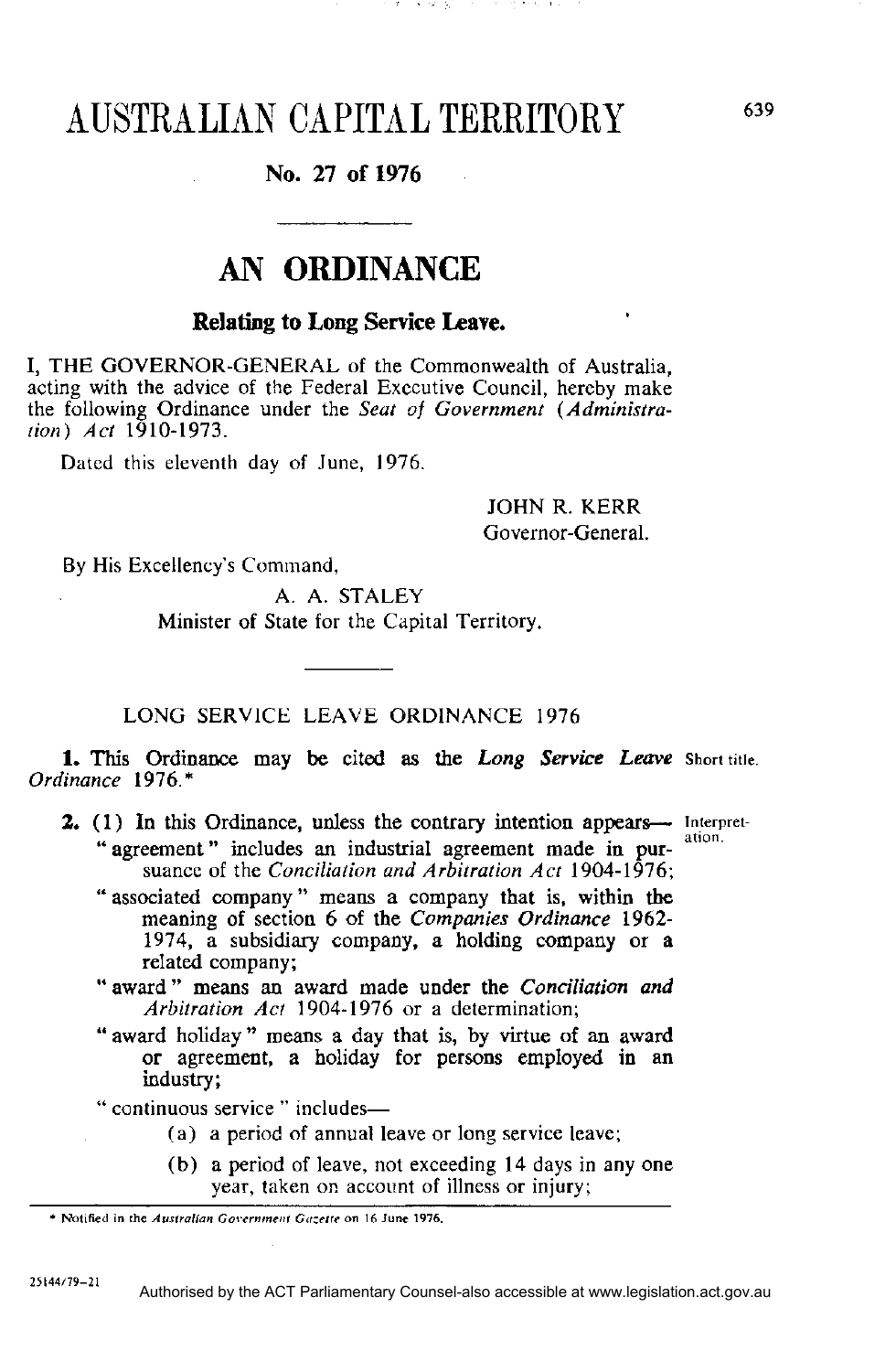- (c) a period during which the service of an employee is interrupted or terminated by his employer with the intention of avoiding the granting of long service leave; and
- (d) in the case of an employee who commences service with an employer within a period of 12 months from the completion of an apprenticeship with the employer—the period of the apprenticeship;
- " determination" has the same meaning as in the *Industrial Board Ordinance* 1936-1966;

" employee " includes—

- (a) a person who is remunerated by piece-work rates; and
- (b) a part-time employee;
- " ordinary remuneration ", in relation to an employee, means the sum of—
	- (a) the salary or wages payable to the employee;
	- (b) any allowances payable to the employee in respect of skill, qualifications, board and lodging;
	- (c) any amounts payable to the employee under a bonus or incentive scheme, being amounts that are usually paid to the employee with his salary or wages; and
	- (d) where the employee is provided with board and lodging by his employer, an amount equal to the value of that board and lodging;

" salary or wages " does not include—

- (a) payments in respect of overtime;
- (b) payments at penalty rates of pay; or
- (c) allowances which, by virtue of an award or agreement, are not to be taken into account in determining a rate of remuneration in respect of overtime.

(2) For the purposes of this Ordinance, the fact that a person is remunerated wholly or partly by commission does not in itself prevent the person from being held to be an employee.

(3) For the purpose of calculating an employee's ordinary remuneration, where, during a year, an employee is remunerated wholly by commission, or partly by salary or wages and partly by commission—

- (a) the employee shall be deemed to have been remunerated wholly by salary or wages throughout the year; and
- (b) the amount payable for salary or wages to the employee in respect of a week in that year shall be deemed to be the amount calculated by dividing the total amount payable to the employee during that year in respect of commission, or salary or wages and commission, as the case requires, by 52.

(4) For the purpose of calculating an employee's period of service, service by the employee as a member of the Defence Force, other than as a member rendering continuous full-time service, shall be deemed to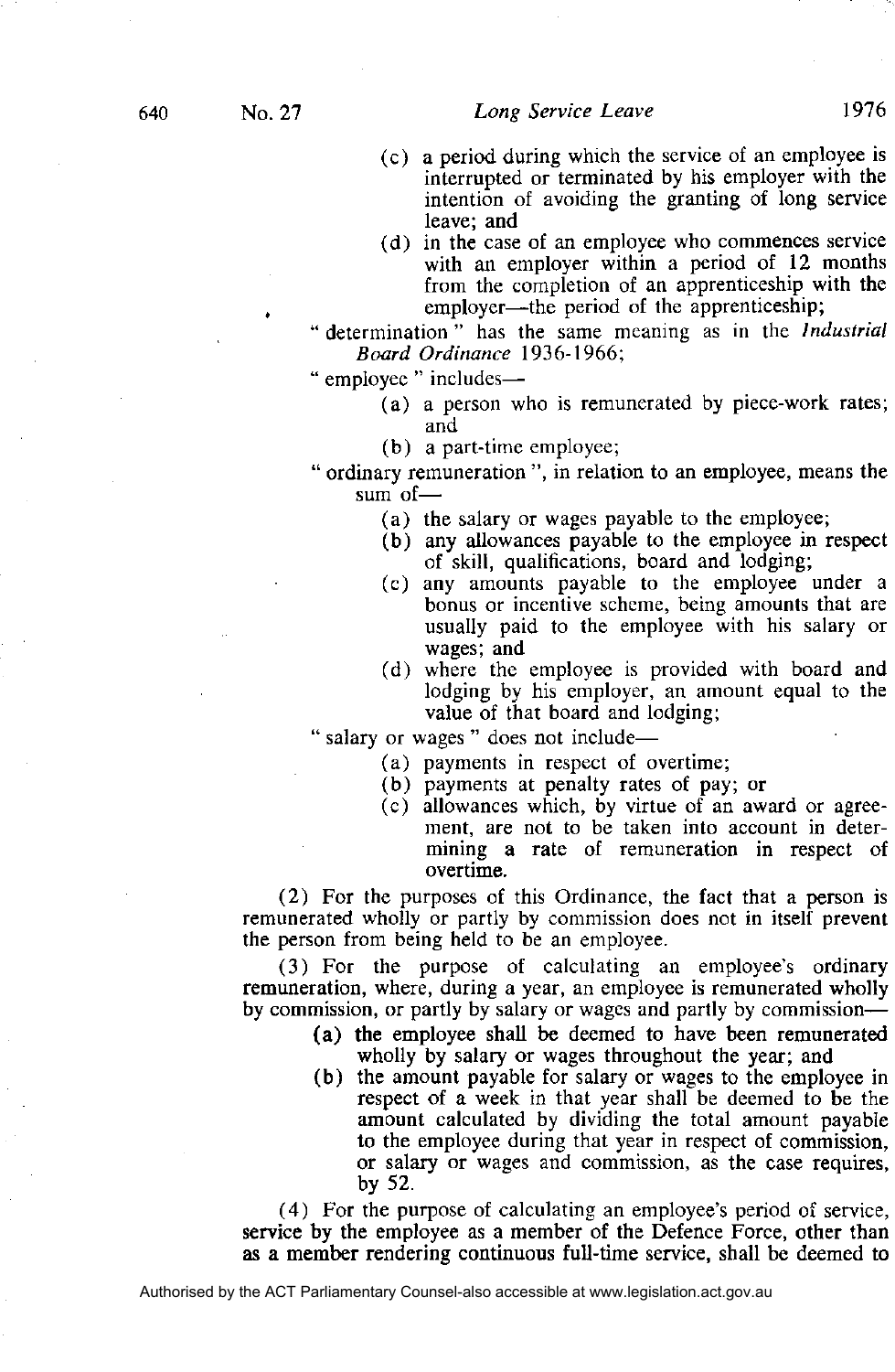ik i temat gus tarts

be service with the person by whom the employee was employed immediately before he commenced service in the Defence Force.

(5) For the purpose of calculating an employee's period of service, a period of interruption of service listed as follows does not break the continuity of service and is not to be taken into account in calculating the total period of service, that is to say:

- (a ) a period of interruption of service caused by an industrial dispute where the employee returns to the service of the employer in accordance with the terms of settlement of the dispute;
- (b) a period during which an employee is stood down by his employer because of slackness of trade where the employee is re-employed by the employer within a period of 6 months from the date of the standing down;
- (c) a period, other than a period referred to in paragraph (a) or (b) of the definition of "continuous service", during which the employee is absent with the leave of his employer;
- (d) a period during which the employee is absent on account of injury arising out of or in the course of his employment; or
- (e) any other interruption or termination of service by the employer, other than with the intention of avoiding the granting of long service leave, where the employee returns to the service of the employer within a period of 2 months from the date of commencement of the interruption or termination.

**3.** An employee is entitled to long service leave in accordance with Long service leave. the provisions of this Ordinance.

**4.** (1) An employee who completes a period of continuous service leave. of not less than 15 years is entitled to long service leave as follows—

- (a) in respect of that part (if any) of the period of continuous service that was served before 11 May 1964—
	- (i) an amount of long service leave calculated at the rate of 3/20 of a month's leave for each completed year of service; and
	- (ii) for the remainder of that period of service—an amount of long service leave equal to the amount of leave that bears the same proportion to 3/20 of a month as that period of service bears to one year; and
- (b) in respect of that part of the period of continuous service that is served on and after, or after, 11 May 1964—
	- (i) an amount of long service leave calculated at the rate of 3/15 of a month's leave for each completed year of service; and

1976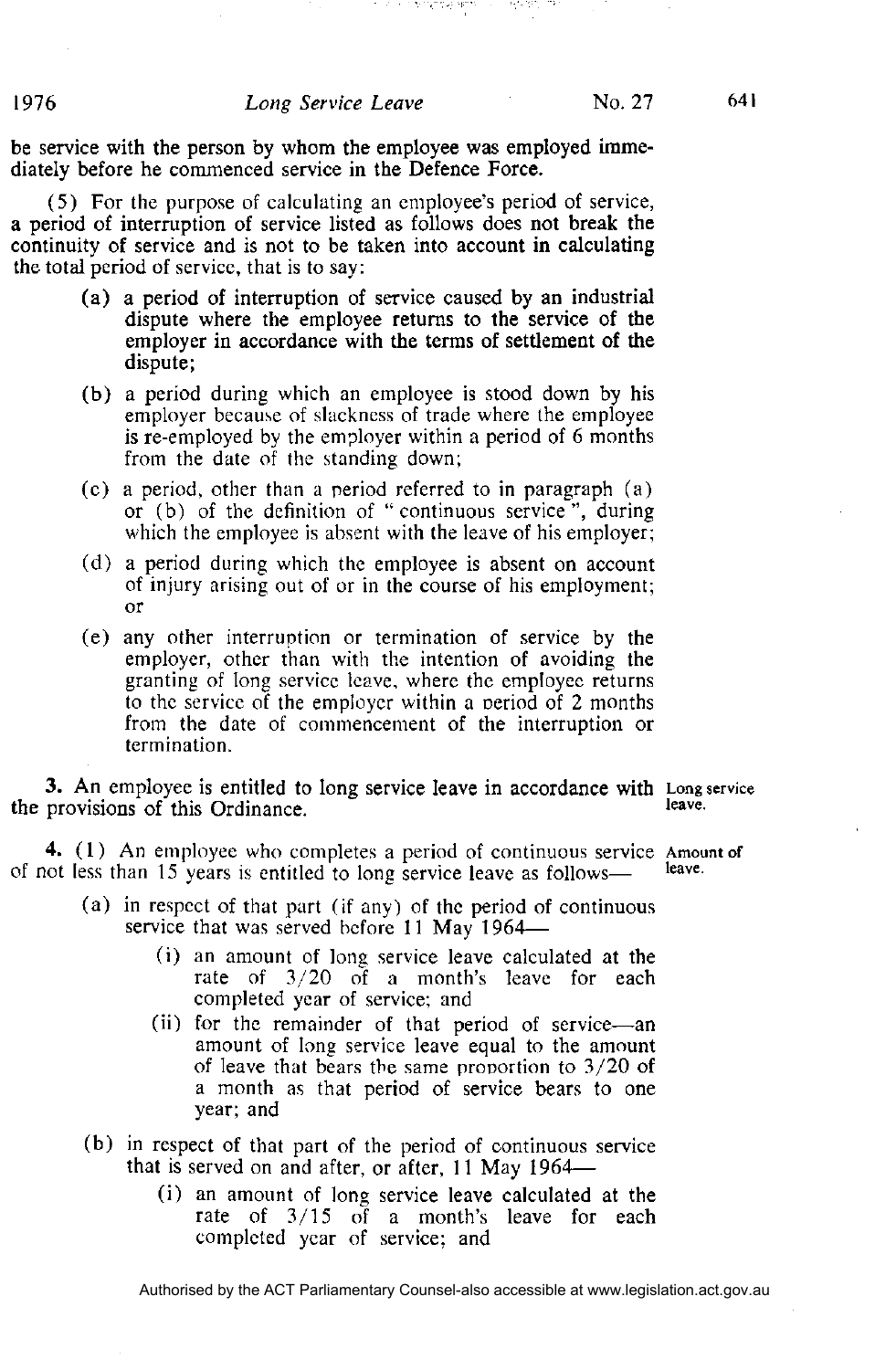(ii) for the remainder of that period of service—an amount of long service leave equal to the amount of leave that bears the same proportion to 3/15 of a month as that period of service bears to one year.

(2) An employee who—

- (a) becomes entitled to long service leave by virtue of this Ordinance; and
- (b) completes a period of 10 years of continuous service commencing on the date on which he so became entitled to long service leave,

is, at the expiration of that period of 10 years, entitled to long service leave calculated in accordance with sub-section (1).

Entitlement **5.** Where the services of an employee who has completed a period to payment of continuous service of not less than 10 years but less than 15 years are terminated—

- (a) by the employer, other than for serious and wilful misconduct;
- (b) by the employee on account of illness, incapacity or domestic or other pressing necessity; or
- (c) by reason of the death of the employee,

the employee is entitled to payment, in lieu of long service leave, in respect of a period of leave calculated in accordance with section 4.

**Grant** for leave.

in lieu of leave.

> **6.** (1) Long service leave to which an employee is entitled under this Ordinance shall be granted by the employer—

- (a) as soon as practicable after the leave has accrued, having regard to the needs of the employer's establishment; or
- **(b)** at such other time or times as are agreed by the employer and the employee.

**(2)** Unless the employee otherwise agrees, the employer shall give the employee at least 60 days' notice in writing of the date from which long service leave is to be taken.

(3) Subject to sub-section (4), long service leave shall not be granted in a period of less than one month.

(4) Long service leave may be granted in a period of less than one month if the employer and the employee so agree.

Payment for leave.

**7.** (1) Payment for long service leave shall be made at the rate of an amount equivalent to the ordinary remuneration the employee would have received in respect of the period of leave if he had not taken the leave.

(2) In the case of an employee who is a part-time employee, the ordinary remuneration shall be calculated by multiplying the average number of hours worked each week by the employee during the period of 12 months immediately preceding the day on which the employee became entitled to the leave by the ordinary remuneration of the employee on that day.

642

No. 27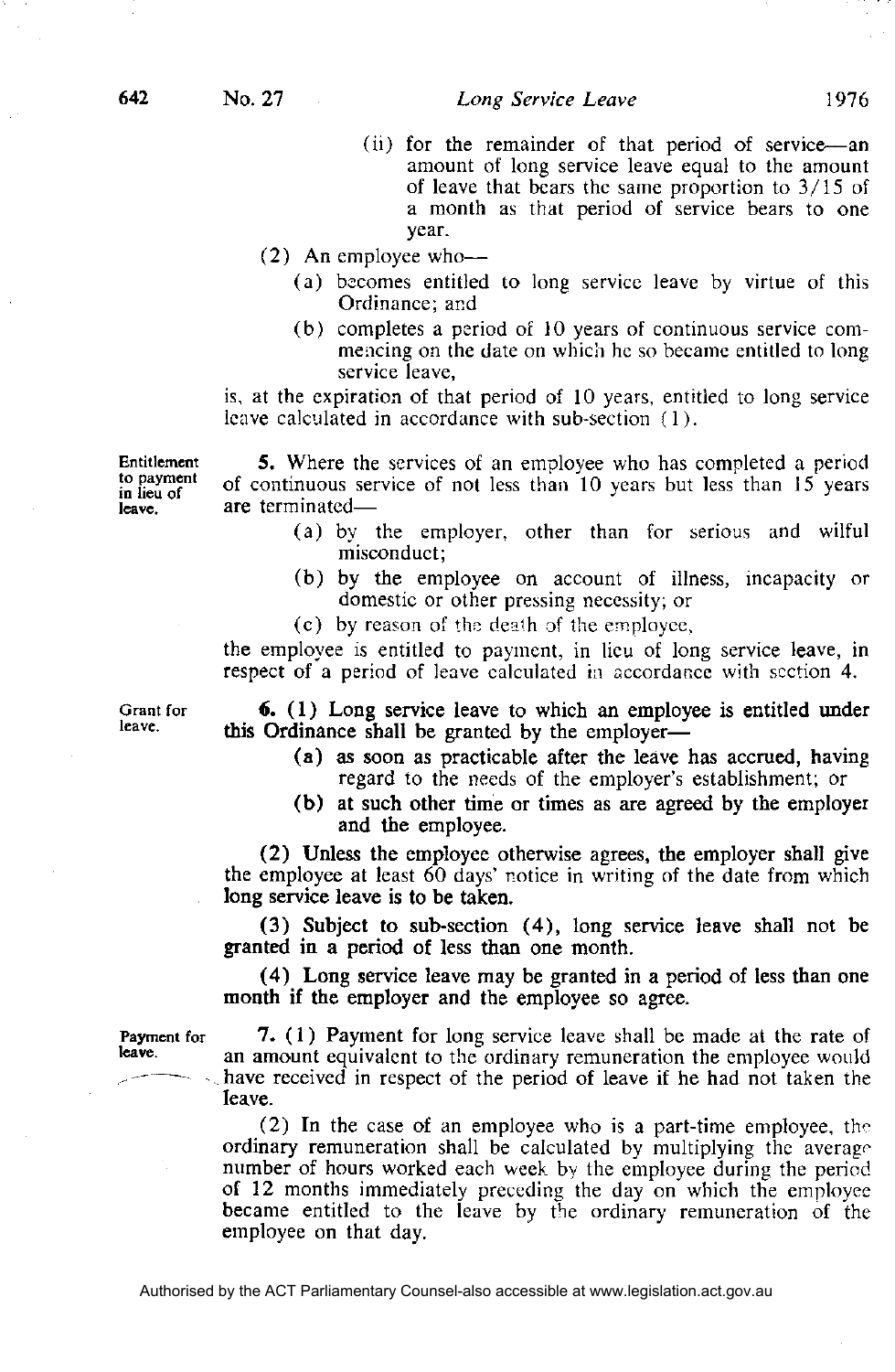- **8.** (1) Payment in respect of long service leave shall be made—
	- (a) in advance for the whole period of the long service leave;

计数据 医卡特林氏试验检尿素 计数据分类器

**State Street** 

- (b) at the same times as it would have been made if the employee had not taken the leave and, if the employee so requires, by cheque posted to an address specified by the employee; or
- (c) in such other manner as is agreed by the employer and the employee.
- (2) Payment in lieu of long service leave shall be made—
	- (a) to the employee as soon as practicable after termination of his employment; or
	- (b) in the case of a deceased employee, to his legal personal representative as soon as practicable after the death of the employee but in any case not later than 12 months after his death.

9. Where a public holiday or an award holiday falls during a period of long service leave taken by an employee—

- (a) the public holiday or award holiday shall be deemed to be leave. part of the long service leave; and
- (b) the period of leave shall not be increased because of the holiday.

10. Where, before or after the date of commencement of this Service not Ordinance, a business is transmitted from one employer to another and a person who was, immediately before the transmission, an employee of the first employer becomes, immediately after the transmission, an employee of the second employer—

- (a) the period of service of the employee shall be deemed not to have been interrupted; and
- (b) the period of service of the employee with the first employer shall be deemed to be service with the second employer.

11. Where, over a continuous period, an employee has been Service with employed by 2 or more companies each of which is an associated associated company, the employee is entitled to long service leave as if he had, during the whole of the period of service, been employed by the company by which he is employed at the date at which his long service leave accrues.

**12.** (1) An employer shall, in respect of each person employed by him, keep a record showing particulars of—

- (a) the name and occupation of the employee;
- (b) the employee's ordinary remuneration;
- (c) the number of hours worked each week by the employee;
- (d) the date on which the employee commenced service;

holdiays to count as

companies.

be kept.

Manner of payment for leave.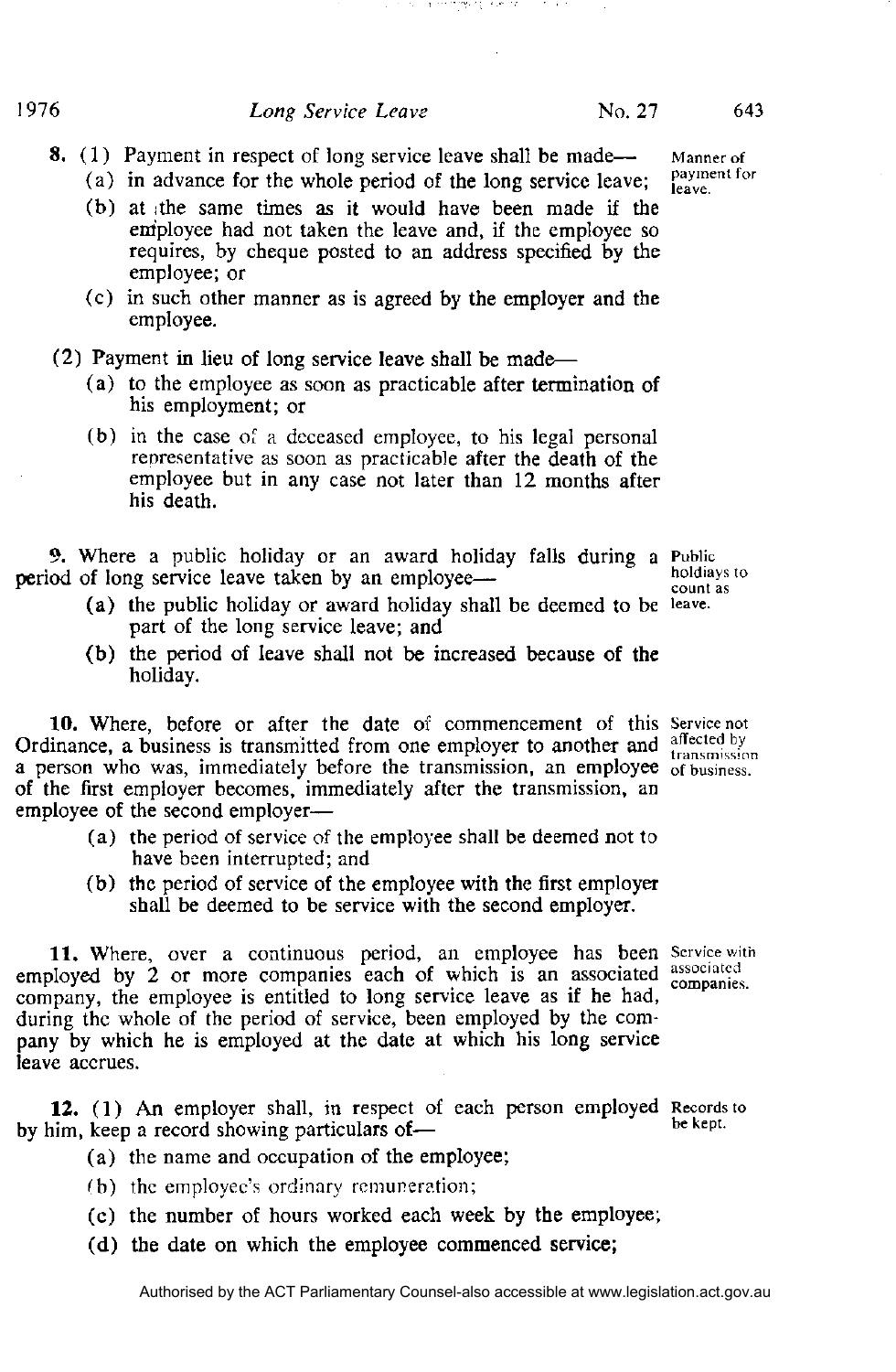- (e) the employee's entitlement to long service leave;
- (f) long service leave granted, or payment in lieu of leave made, to the employee; and
- (g) where the person has ceased to be employed by the employer—the date on which, and manner in which, he so ceased to be employed.

**(2)** An employer shall retain a record referred to in subsection  $(1)$ -

- (a) in the case of records relating to an employee whose service is terminated by death—for a period of 6 years after the date on which all moneys owing to his legal personal representative are paid; and
- (b) in any other case—for a period of 6 years after the date on which the service of the person to whom the record relates is terminated.

**(3)** Subject to sub-section **(4),** an employer shall, at the request of an inspector, make available for inspection by the inspector a record kept or retained for the purpose of this section.

**(4)** An employer is not required by sub-section **(3)** to make a record available for inspection otherwise than at a place of business of the employer during the hours during which the employer's business is normally conducted at that place.

**13.** The Minister may appoint such inspectors as he considers Appointment necessary for the purposes of this Ordinance. Inspectors.

**14.** (1) Subject to sub-section **(2),** this Ordinance has effect notcontracting withstanding any award or agreement to the contrary.

> **(2)** Nothing in this Ordinance affects the operation of an award or agreement to the extent that the award or agreement confers upon an employee rights that are more advantageous to the employee than the rights conferred upon the employee by this Ordinance.

Offence.

∩f

N<sub>0</sub>

out.

**15.** A person shall not refuse or fail to comply with a provision of this Ordinance.

Penalty: **\$2,000.** 

Application.

**16.** (1) Subject to sub-section (2), this Ordinance does not apply to or in relation to a period of service served before the date of commencement of this Ordinance if, before that date, the service of the employee was terminated otherwise than for the purpose of avoiding the granting of long service leave.

- (2) Where—
	- (a) an employee ceased to be an employee during the period that commenced on 1 January 1975 and ended on the day immediately preceding the day on which this Ordinance came into operation; and